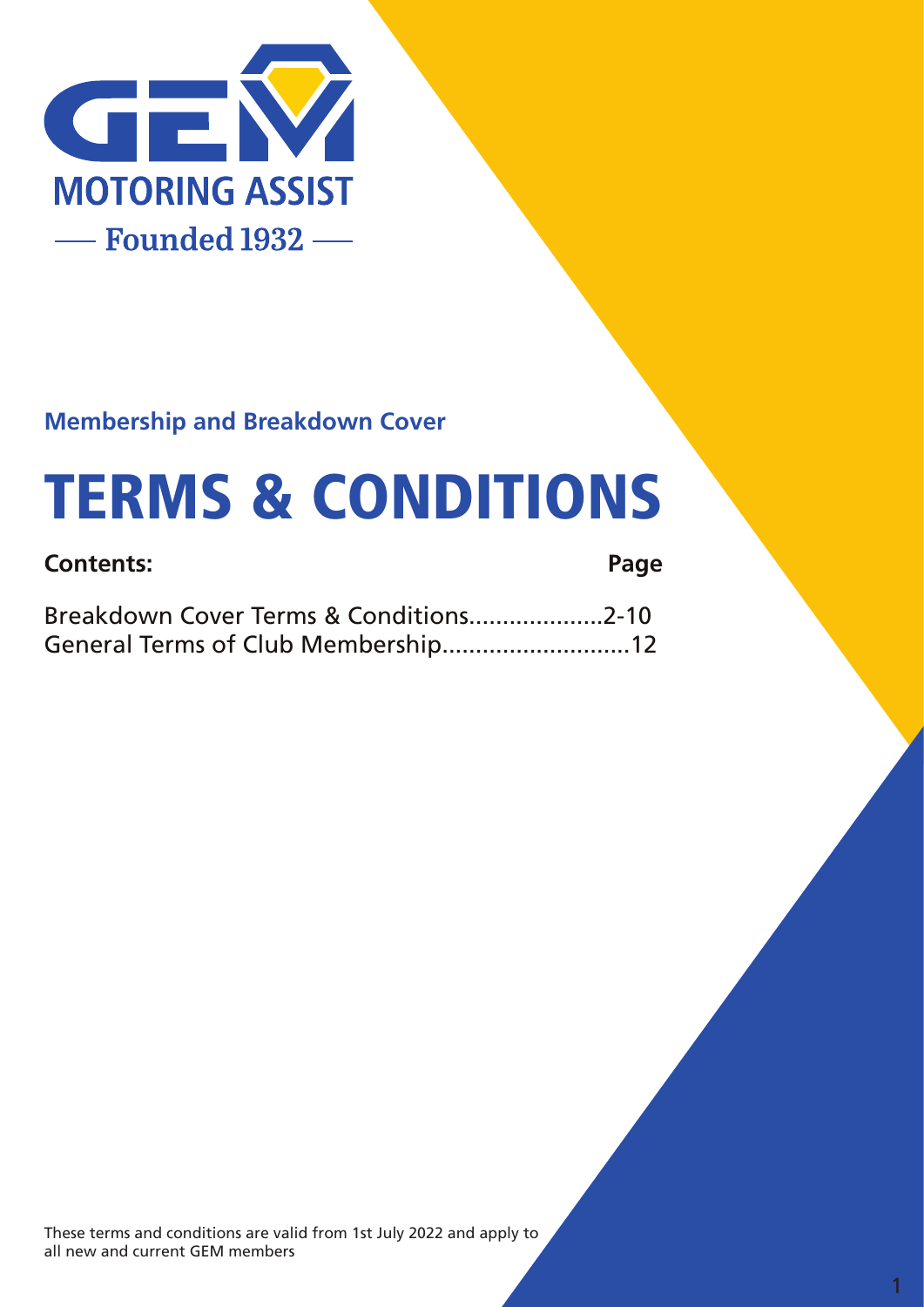

# BREAKDOWN COVER: TERMS AND CONDITIONS

### **What to do if you breakdown**

If the vehicle breaks down you must call the 24 hour Rescue Control Centre on:-

### **Telephone: 0330 999 2505 or 01206 785805**

where our trained staff will deal with your request quickly.

Calls to 03 numbers cost no more than a national rate call to an 01 or 02 number and when called from any type of line including mobile, BT or other fixed line, should count towards any inclusive minutes in the same way as 01 and 02 calls.

If you are deaf, hard of hearing or speech impaired, please send a text message containing your full name, membership number, vehicle registration and home postcode to 07537 404890.

#### **If you have downloaded the GEM breakdown app, please click 'Report Breakdown' and follow the instructions**

Please have the following information available when you phone:

- Your name, membership number and postcode
- The phone number (including area code) you are calling from
- The location of the broken down vehicle, including road numbers or names and landmark
- The registration number, make, model and colour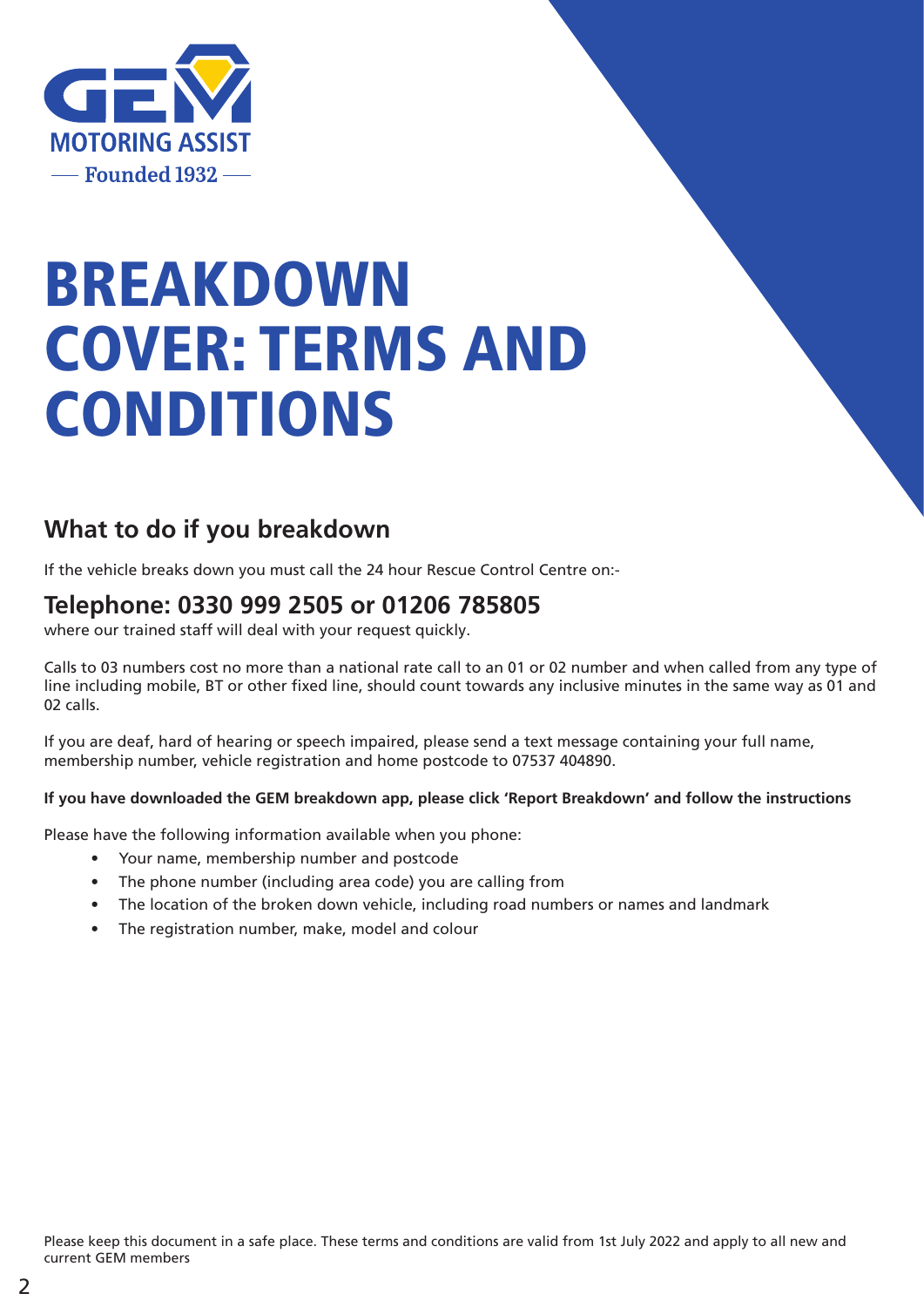# GEM Motoring Assist Services

We will provide cover to a vehicle you are driving or to a vehicle where you are a passenger, for breakdowns and the costs involved with the breakdown, in accordance with the Terms and Conditions and the level of service you purchased.

Cover will apply to breakdowns which occur within the territorial limits and during the period of insurance, providing your cover is fully paid at the time of the breakdown.

All members detailed on the policy schedule must reside at the same address within the territorial limits.

This insurance is written in English and all communications about it will be in English. Unless we have agreed otherwise with you, in writing, this insurance is governed by English Law.

**The level of service you have purchased is detailed on your policy schedule. Details of each level of service are as follows:**

# **Recovery EXTRA**

**The following services are only available if you have Recovery EXTRA and have paid the appropriate premium.**

#### **Roadside Assistance & Recovery**

Following a breakdown occurring at least a quarter of a mile from your home address, we will arrange and pay for a recovery operator to spend up to 60 minutes, where appropriate, at the breakdown location to attempt a repair to the vehicle.

If in the opinion of the recovery operator, the vehicle cannot be repaired within 60 minutes at the breakdown location, we will arrange and pay for the vehicle, you and the passengers to be recovered to the nearest suitable garage which is able to repair the vehicle the same working day.

**This benefit is designed to cover small emergency repairs. It will not cover the cost of any parts or materials. Any work which is not carried out at the breakdown location is not covered. It is provided under a separate contract between you and the garage.**

If no suitable garage is open at the time or the repair cannot be made the same working day, we will arrange and pay the cost of recovering the vehicle, you and the passengers to any one place you choose within the territorial limits. Any recovery must take place at the same time as the initial call-out.

#### **Home Assistance**

Following a breakdown occurring at your home address or within a quarter of a mile of your home address, we will arrange and pay for a recovery operator to spend up to 60 minutes, where appropriate, at the breakdown location to attempt a repair to the vehicle. If in the opinion of the recovery operator, the vehicle cannot be repaired within 60 minutes at the breakdown location, we will arrange and pay for the vehicle, you and the passengers to be recovered to the nearest suitable garage which is able to undertake the repair.

#### **Alternative Travel or Emergency Overnight Accommodation**

If the vehicle breaks down while it is more than 25 miles from your home address and it cannot be repaired at the breakdown location or at the nearest suitable garage during the same working day, providing the vehicle is being repaired at the nearest suitable garage, we will reimburse the cost of necessary emergency overnight accommodation or alternative travel arrangements to allow you to continue your original journey and collect the vehicle once it has been repaired.

The most we will reimburse is £200:

- for alternative road or rail travel or car hire (we will not pay any amounts for fuel, oil, insurance or any excess for the hire car); or
- for one night's hotel accommodation for you and the passengers. (The amount we will reimburse will only be for the rooms. We will not pay any amount for meals or drinks).

**Before you arrange alternative travel or accommodation you must call the Rescue Control Centre for their agreement. We will only reimburse amounts covered by this insurance if we receive valid invoices and receipts.**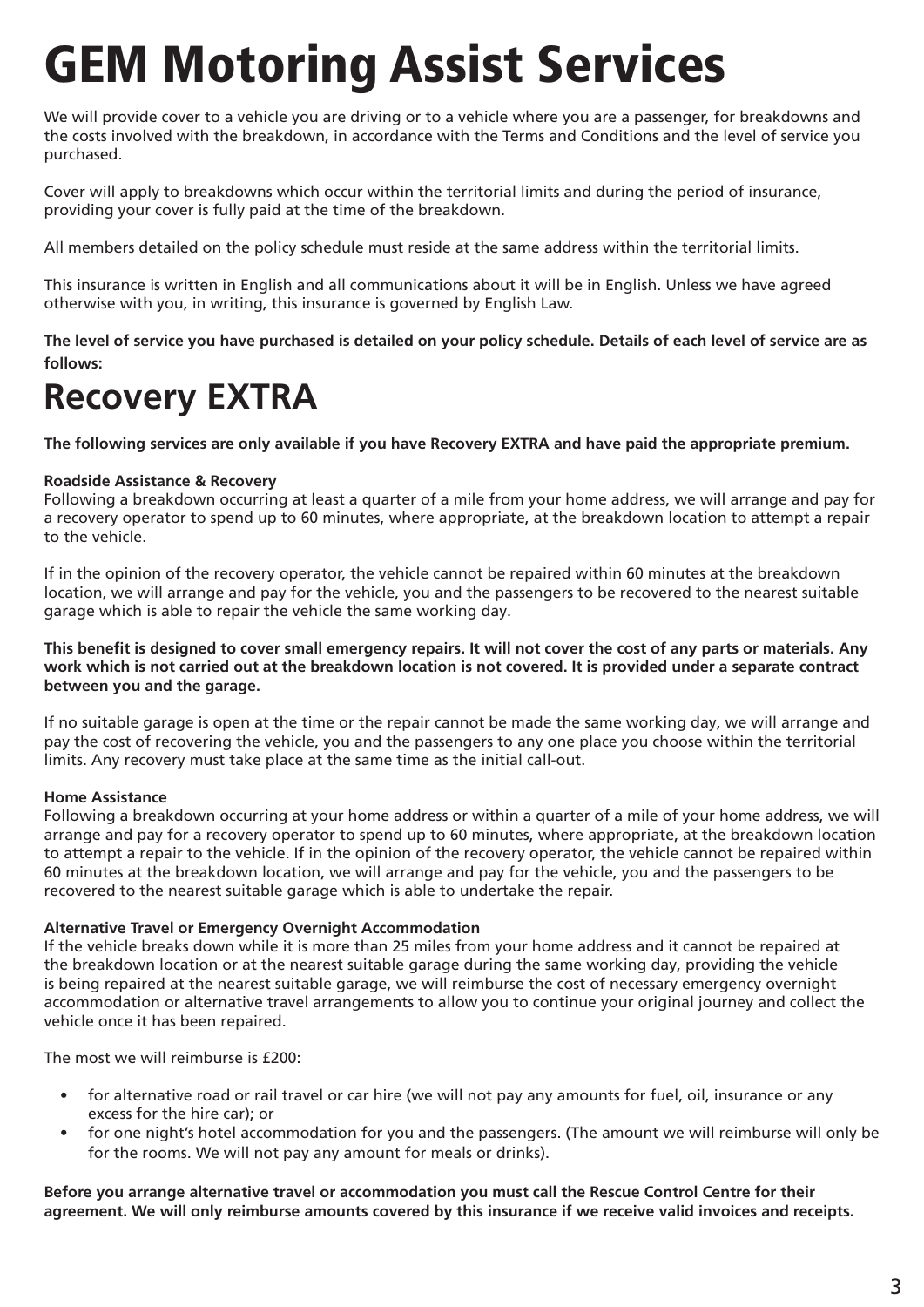#### **Driver Illness**

If you are unable to continue your journey due to illness or injury we will arrange and pay for an alternative driver to return the vehicle to your home address. Alternatively, we will arrange and pay the cost of recovering the vehicle to your home address. A medical certificate will be required to validate the claim.

#### **Accident, Vandalism or Theft**

If your vehicle cannot be driven as a result of damage, which is caused by an accident, vandalism or theft, we will arrange and pay for the vehicle, you and the passengers to be recovered to any address within the **territorial limits.**

#### **Keys**

If you lock the vehicle keys within the vehicle or they are lost or stolen, we will pay the cost of call-out and mileage charges to recover the vehicle, you and the passengers to the nearest suitable garage or your preferred destination, within 10 miles of the breakdown. All other costs incurred, including any specialist equipment needed to move the vehicle, will be at your expense.

#### **Misfuel Assist**

If your vehicle cannot be driven as a result of using the incorrect type of fuel in the fuel tank, we will arrange and pay up to £250 (inclusive of VAT) for a recovery operator to either recover your vehicle and the passengers to the recovery operator's base where a drain and flush to your vehicle's fuel tank can be conducted or, to conduct the fuel drain and flush at the roadside. Subject to the £250 claim limit, we will also provide 10 litres of correct fuel.

Occasionally misfuelling a vehicle can cause extensive damage which a fuel drain and flush will not rectify. We cannot accept liability for any damage caused to your vehicle but if you would prefer for the fuel drain and flush to be conducted by your preferred repairer, we will arrange and pay for a recovery operator to recover your vehicle and the passengers to a repairer of your choice within 20 miles of the scene of the breakdown. Subject to the prior authorisation of our rescue co-ordinator and upon receipt of valid proof of payment confirming the work undertaken we will also reimburse up to £250 (inclusive of VAT) towards the cost of a fuel drain and flush.

#### **Caravan and Trailer Service**

Any caravan (up to 7 metres/23 feet long, not including the length of the a-frame or hitch) or trailer (up to 3.05 metres/10 feet long including any load, not including the length of the a-frame or hitch) attached to the broken down vehicle will be recovered with the vehicle, you and the passengers.

In the event of a breakdown to the caravan or trailer being towed by the vehicle, we will recover it to any one place you choose within the territorial limits. Any caravan or trailer must be attached using a standard 50 millimetre (2 inch) towing coupling.

#### **Toll Authority Fees**

We will pay the cost of Toll Authority fees incurred by the recovery operator to access or recover your vehicle.

#### **Message Service**

If help is arranged by the Rescue Control Centre, we can contact your family or colleagues to let them know.

# **Recovery RECLAIM**

If you have selected to take Recovery RECLAIM, you can call our 24 hour Rescue Control Centre or you can make your own arrangements for assistance to your broken down vehicle. However, you must pay the recovery firm's costs and expenses yourself and then send us the invoice(s) together with any receipts and a completed claim form in accordance with General Condition 11. We will then reimburse the appropriate costs shown.

#### **The following services are only available if you have Recovery RECLAIM and have paid the appropriate premium.**

#### **Roadside Assistance & Recovery**

Following a breakdown occurring at least a quarter of a mile from your home address, you can reclaim the cost of a recovery operator spending up to 60 minutes, where appropriate, at the breakdown location to attempt a repair to the vehicle.

If in the opinion of the recovery operator, the vehicle cannot be repaired within 60 minutes at the breakdown location, you can reclaim the cost of recovering the vehicle, you and the passengers to the nearest suitable garage which is able to repair the vehicle the same working day.

**This benefit is designed to cover small emergency repairs. It will not cover the cost of any parts or materials. Any work which is not carried out at the breakdown location is not covered. It is provided under a separate contract between you and the garage.**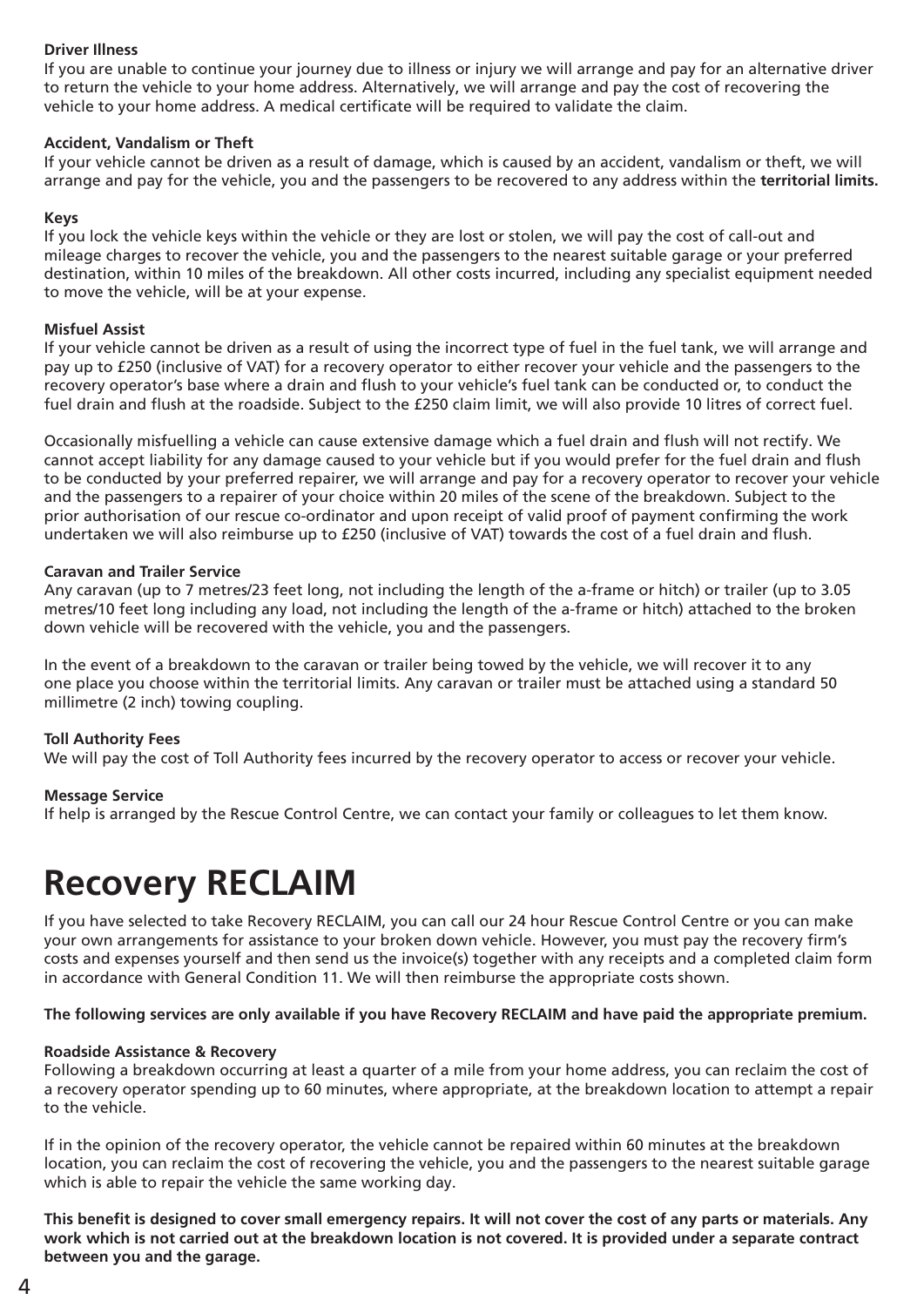If no suitable garage is open at the time or the repair cannot be made the same working day, you can reclaim the cost of recovering the vehicle, you and the passengers to any one place you choose within the territorial limits. Any recovery must take place at the same time as the initial call-out.

#### **Home Assistance**

Following a breakdown occurring at your home address or within a quarter of a mile of your home address, you can reclaim the cost of a recovery operator spending up to 60 minutes ,where appropriate, at the breakdown location to attempt a repair to the vehicle.

If in the opinion of the recovery operator, the vehicle cannot be repaired within 60 minutes at the breakdown location, you can reclaim the cost of callout and mileage charges to recover the vehicle, you and the passengers to the nearest suitable garage which is able to undertake the repair.

#### **Alternative Travel or Emergency Overnight Accommodation**

If the vehicle breaks down while it is more than 25 miles from your home address, and it cannot be repaired at the breakdown location or at the nearest suitable garage during the same working day, providing the vehicle is being repaired at the nearest suitable garage, you can reclaim the cost of necessary emergency overnight accommodation or alternative travel arrangements to allow you to continue your original journey and collect the vehicle once it has been repaired.

The most you can reclaim is £200:

- for alternative road or rail travel or car hire (we will not pay any amounts for fuel, oil, insurance or any excess for the hire car); or
- for one night's hotel accommodation for you and the passengers. (The amount you can reclaim will only be for the rooms. We will not pay any amount for meals or drinks).

#### **Before you arrange alternative travel or accommodation you must call the Rescue Control Centre for their agreement. You can only reclaim amounts covered by this insurance once we receive valid invoices and receipts.**

#### **Driver Illness**

If you are unable to continue your journey due to illness or injury you can reclaim the cost of an alternative driver to return the vehicle to your home address. Alternatively, you can reclaim the cost of recovering the vehicle to your home address. A medical certificate will be required to validate the claim.

#### **Accident, Vandalism or Theft**

If your vehicle cannot be driven as a result of damage, which is caused by an accident, vandalism or theft, you can reclaim the cost of recovering the vehicle, you and the passengers to any address within the **Territorial Limits.**

#### **Keys**

If you lock the vehicle keys within the vehicle or they are lost or stolen, you can reclaim the cost of call-out and mileage charges to recover the vehicle, you and the passengers to the nearest suitable garage or your preferred destination within 10 miles of the breakdown. All other costs incurred, including any specialist equipment needed to move the vehicle, will be at your expense.

#### **Misfuel Assist**

If your vehicle cannot be driven as a result of using the incorrect type of fuel in the fuel tank, you can reclaim up to £250 towards the cost of conducting a fuel drain and flush at the roadside. If this is not possible at the time, you can reclaim up to £250 towards the cost of recovering the vehicle, you and the passengers to the nearest suitable garage or your preferred destination if closer. Any costs above £250 will be at your expense.

Occasionally misfuelling a **vehicle** can cause extensive damage which a fuel drain and flush will not rectify. **We** cannot accept liability for any damage caused to **your vehicle** but if **you** would prefer for the fuel drain and flush to be conducted by **your** preferred repairer, **we** will arrange and pay for a **recovery operator** to recover **your vehicle** and the **passengers** to a repairer of **your** choice within 20 miles of the scene of the **breakdown**. Subject to the prior authorisation of **our rescue co-ordinator** and upon receipt of valid proof of payment confirming the work undertaken **we** will also reimburse up to £250 (inclusive of VAT) towards the cost of a fuel drain and flush.

#### **Caravan and Trailer Service**

You can reclaim the cost of recovering any caravan (up to 7 metres/23 feet long, not including the length of the a-frame or hitch) or trailer (up to 3.05 metres/10 feet long including any load, not including the length of the a-frame or hitch) attached to the broken down vehicle. The caravan or trailer will be recovered alongside the vehicle, you and the passengers.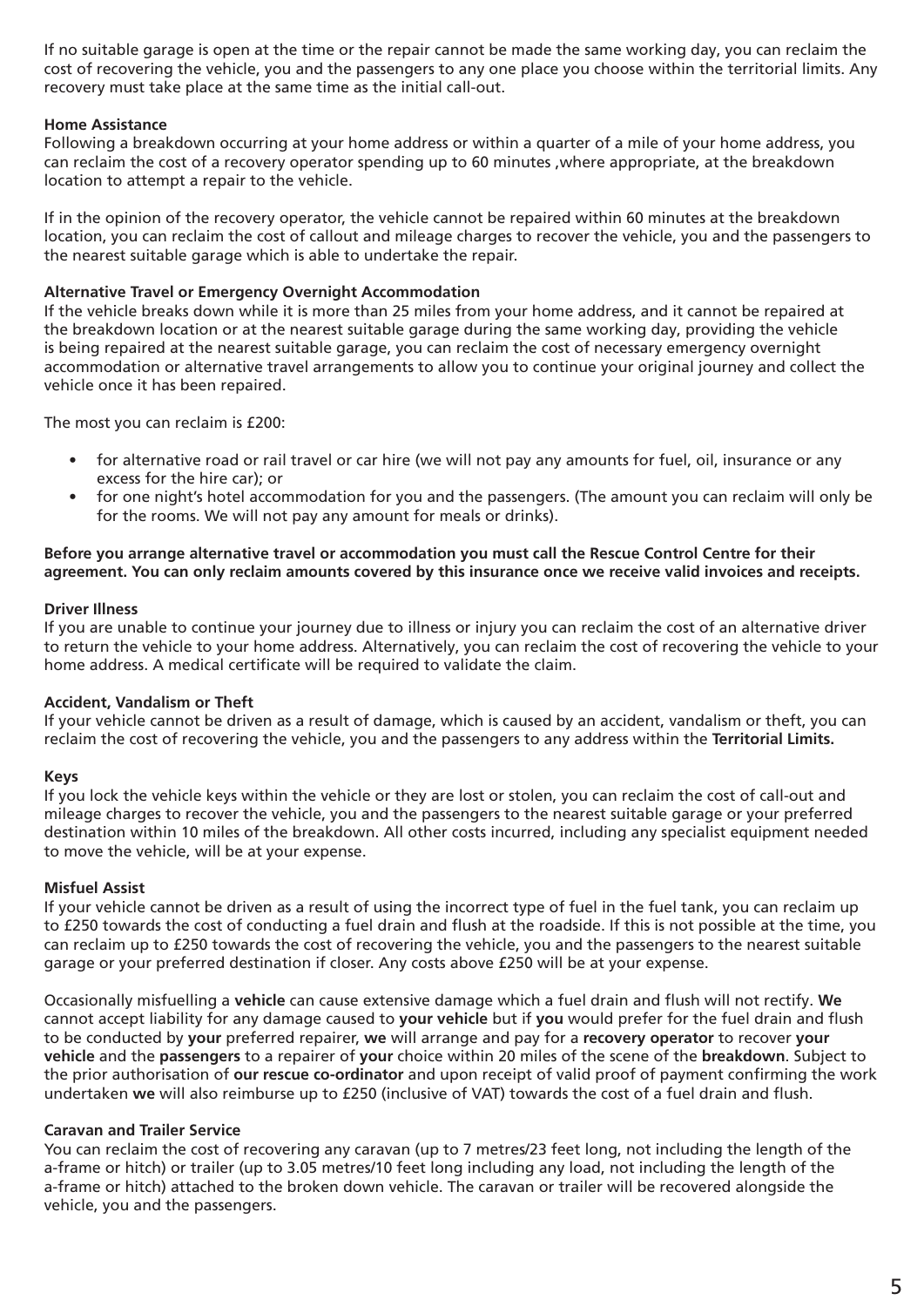In the event of a breakdown to the caravan or trailer being towed by the vehicle, you can reclaim the cost of recovering it to any one place you choose within the territorial limits . Any caravan or trailer must be attached using a standard 50 millimetre (2 inch) towing coupling.

#### **Toll Authority Fees**

You can reclaim the cost of Toll Authority fees incurred by the recovery firm to access or recover your vehicle.

#### **Message Service**

If help is arranged by the Rescue Control Centre, we can contact your family or colleagues to let them know.

A claim form can be obtained:

- By calling **01342 825676**
- Online at www.motoringassist.com
- By emailing claimform@motoringassist.com
- By writing to GEM Motoring Assist, Station Road, Forest Row, East Sussex RH18 5EN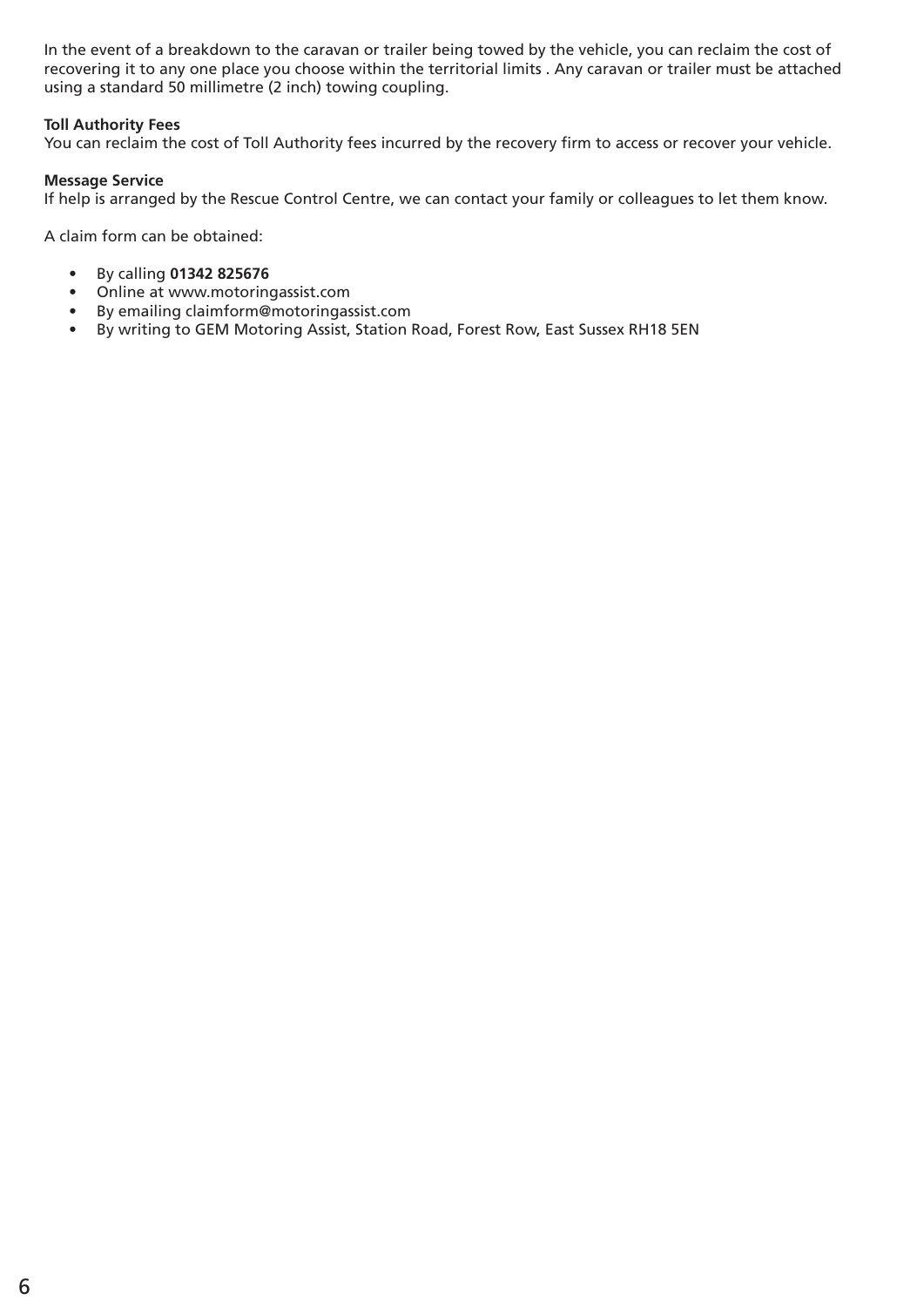# **Definitions**

**Accident** - a collision immediately rendering the vehicle immobile or unsafe to drive.

**Breakdown –** an electrical or mechanical failure or breakage, flat battery, accident, theft, vandalism, puncture, lack of fuel or charge to the vehicle which results in you not being able to drive the vehicle.

**Call-out** – the deployment of a recovery operator to the vehicle.

**Home Address** – the place where you reside as shown on your policy schedule.

**Passengers** – all non-fare paying persons travelling with the vehicle at the time of the breakdown, up to the legal carrying capacity of the vehicle.

**Period of Insurance** – the period of time covered by this insurance (as shown on the policy schedule).

**Policy Administrators** – GEM Motoring Assist, Station Road, Forest Row, East Sussex RH18 5EN Tel: 01342 825676.

**Policy Schedule** – provides evidence that your insurance is in force and shows details such as your name, Membership number and period of insurance.

**Recovery Operator** – the independent technician we appoint to attend the breakdown.

**Recovery/Recover/Recovered** – the transportation of the vehicle and/or its occupants by the recovery operator. **Specialist Equipment** – non-standard apparatus or recovery vehicles which in the opinion of the recovery operator are required to safely recover the vehicle. Specialist equipment includes but is not limited to winching, skates, sliders, dolly wheels, donor wheels and a crane lift.

**Suitable Garage** – any appropriately qualified mechanic or garage within the territorial limits which is suitable for the type of repair required and where the remedial work undertaken can be evidenced in writing.

**Territorial Limits** – England, Scotland, Wales, Northern Ireland, the Isle of Man and Jersey and Guernsey. **Vehicle** – any of the following types of vehicle which is being driven by you or you are travelling in as a passenger at the time of the breakdown:

- private cars or motorcycles
- vans with a gross vehicle weight (GVW) up to 3500 kgs
- motorhomes/campervans with a GVW up to 3500 kgs which do not exceed 7 metres/23 feet in length or 2.3 metres/7 feet 7 inches in width (including any extra fitments)

**We, us, our** – Call Assist Limited, Axis Court, North Station Road, Colchester, Essex CO1 1UX and/or DAS Legal Expenses Insurance Company Limited, DAS House, Quay Side, Temple Back, Bristol BS1 6NH.

**You, your, member** – the person named as the member on the policy schedule.

# **General Conditions**

- We will only provide the cover described in this insurance if: **1**
	- You have met all the terms and conditions;
	- The information you have given to us and the Policy Administrators is, as far as you

know, correct and complete. (Any payment made under this insurance will be based on the original information given to us and the Policy Administrators).

- If you have failed to give us complete and accurate information or have not met the terms and conditions, this could lead to your claim being denied or the insurance not being valid.
- We can usually provide assistance for services which are not covered under this insurance policy. All costs (including an administration fee) must be paid for immediately by credit or debit card. **2**
- This insurance only applies to you and cannot be transferred to anyone else. **3**
- Providing it is safe to do so, you must remain with or nearby the vehicle until help arrives and present photographic identification if requested. **4**
- If a claim is made which you or anyone acting on your behalf knows is false, fraudulent or exaggerated, we will not pay the claim and cover under this insurance will end. **5**
- You must take all reasonable steps to prevent a breakdown, and your vehicle must not be driven in an unsafe or unroadworthy condition or until repairs recommended following service have been carried out. **6**
- You must keep your vehicle properly maintained and serviced in accordance with the manufacturer's specifications, including the maintenance of proper levels of oil and water. **7**
- Your vehicle must have a valid MOT, be taxed (unless either are exempt), be insured and registered in the UK. **8**
- You must be able to provide proof of valid motor insurance which proves you were legally insured to drive the broken down vehicle at the time of the claim if this is requested by us. Proof of insurance must be provided within 7 working days. **9**
- The Policy Administrators reserve the right not to offer renewal of your cover. **10**
- Any claim against a Recovery RECLAIM policy must be made in writing to GEM RECLAIM, Call Assist Limited, Axis Court, North Station Road, Colchester, Essex CO1 1UX or by email to reclaim@motoringassist.com within 14 days of the breakdown concerned and you must supply such information, details and documentary evidence as GEM Motoring Assist and/or the underwriters may reasonably require. **11**
- Details of your cover may not reach us by the time assistance is required. In this unlikely event we will assist you. However, before assistance can be provided we will ask to take a pre-authorisation on a credit or debit card for the estimated cost of the assistance. If we receive confirmation that you have adequate cover the reserved funds will be released. If we receive confirmation that you do not have adequate cover we will take payment for any uninsured costs. **12**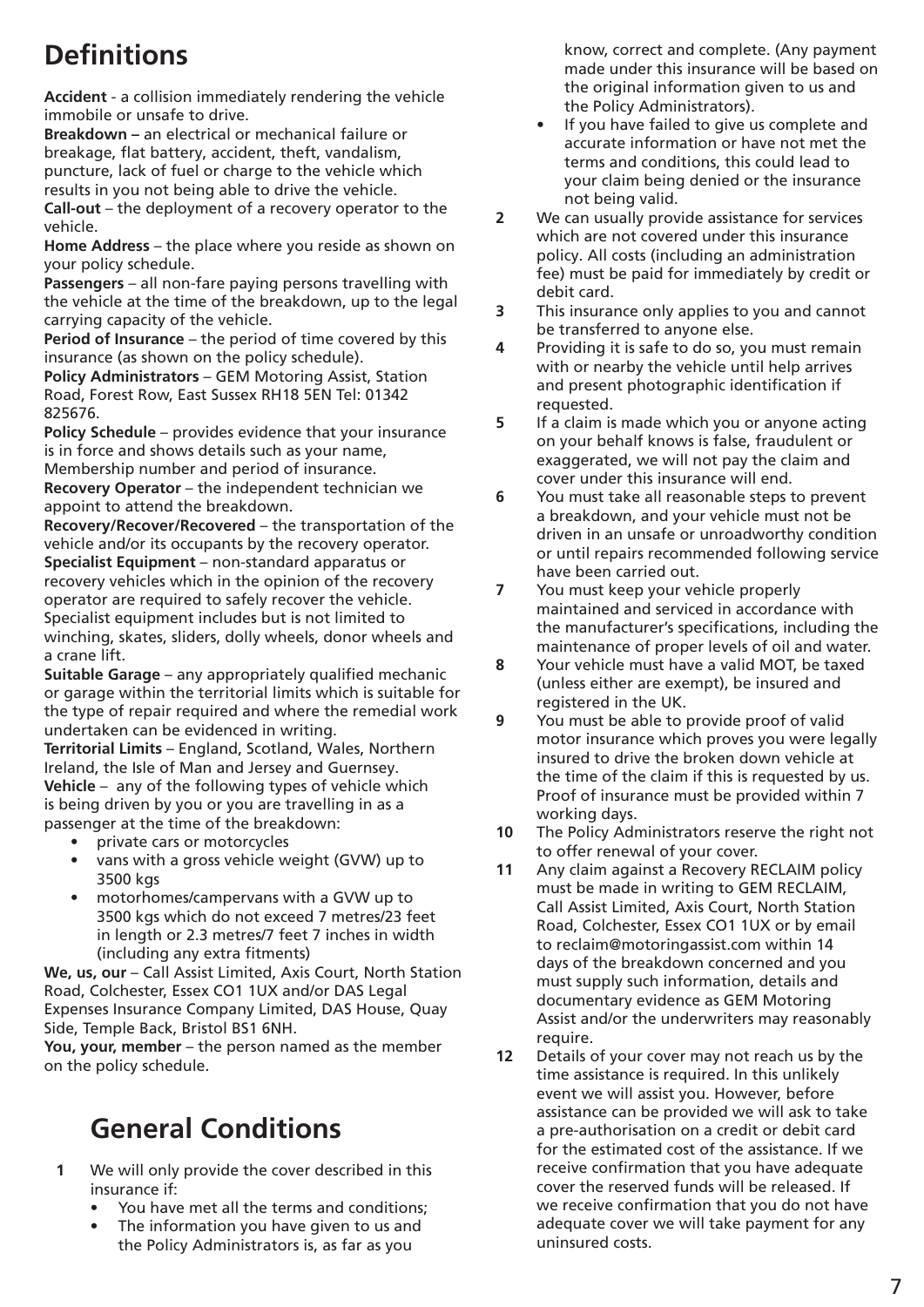- If a call-out is cancelled by you and a recovery operator has already been dispatched, we recommend you to wait for assistance to ensure the vehicle is functioning correctly. If you do not wait for assistance and the vehicle breaks down again within 12 hours, you will be charged for the second and any subsequent call-outs. **13**
- Recovery operators comply with laws and regulations limiting the number of hours they can drive for. Regular breaks and 'changeovers' may be required when transporting the vehicle. **14**
- You may be asked to sign documents by the recovery operator which relates to the service being provided. Whilst you are not required to sign documents, failure to do so may result in further services being denied. Please do not sign any documents until you have read and understood the content in full. **15**
- Any emergency repairs undertaken at the roadside by recovery operators cannot be guaranteed and in some cases, will not be attempted. Due to the nature of roadside assistance it is not always possible for recovery operators to accurately diagnose the fault with the vehicle or state whether the vehicle is in a roadworthy condition or otherwise safe to drive. Recovery operators are not instructed to conduct vehicle health inspections. **16**
- The transportation of domestic animals will be at the discretion of the recovery operator. We will endeavour to help arrange alternative transport but you will need to pay for this service immediately by credit or debit card. **17**
- Regardless of circumstances, we will not be held liable for any costs incurred if you are unable to make a telephone connection to us on any numbers provided. If you are unable to make a connection on any of the numbers provided, please call 01603 327180. **18**
- In the event you use the service and the claim is subsequently found not to be covered by the policy you have purchased, we reserve the right to reclaim any monies from you in order to pay for the uninsured service. **19**
- We will not pay for any costs or expenses that are not directly covered by the terms and conditions. For example, we will not pay for any loss of earnings as a result of a claim. **20**

# **General Exclusions**

Your Insurance does **not** cover the following:

- The recovery of the vehicle and passengers if repairs can be carried out at or near the breakdown location within the same working day. If vehicle and/or passenger recovery is required we will only recover to one address in respect of any one breakdown. **1**
- The cost of any parts, components or materials used to repair the vehicle. **2**
- Any costs or expenses for any service, not authorised by the Rescue Control Centre prior to being incurred. **This exclusion does not apply if your service is Recovery RECLAIM, unless you are arranging alternative travel or emergency 3**

**overnight accommodation.**

- Any costs incurred to attend the vehicle due to faults with electric windows, sun roofs, broken windows/windscreens or locks not working which prevent the vehicle from being parked securely, unless the fault occurs during the course of a journey and your safety is compromised. **4**
- Assistance following a fire, other than minor electrical fires contained within the engine bay. Extensive damage caused by fire should be reported to your motor insurer. **5**
- Any recovery charges apart from recovery to the nearest suitable garage if the vehicle breaks down at your home address or within a quarter of a mile of your home address. **6**
- Any costs or expenses if the vehicle has been used (from the time you purchased it) for private hire, public hire, hire, courier, racing, rallying, off-roading, pacemaking or in any contest or speed trial or any practice of these activities or rigorous reliability testing. **7**
- The cost of specialist equipment, specialist recovery vehicles, or a recovery further than 10 miles from the scene of the breakdown if the vehicle is immobilised due to snow, mud, sand, water, ice, or a flood. **8**
- Any costs or expenses if the vehicle is outside the eligibility as shown in the Definitions. **9**
- Any cost or expense recoverable under any other insurance policy that you may have. **10**
- Any damage or loss to the vehicle or its contents caused by the recovery operator. It is your responsibility to ensure personal possessions are removed prior to the vehicle being recovered. **11**
- Nothing in this policy limits our liability for death or personal injury caused by the negligence of us or our employees or for any liability which may not lawfully be limited or excluded. This policy is not a motor liability insurance policy within the meaning of Part VI of the Road Traffic Act 1988. **12**
- The repair or recovery of your vehicle at or from the premises of a motor trader or repairer. **13**
- Repair and labour costs other than an hour's labour where appropriate at the breakdown location. **14**
- The attendance or recovery of any vehicle being used under trade plates or which we believe has just been imported or purchased at auction. **15**
- Recovery of a broken down vehicle used to assist with a commercial activity. For example, this policy will not pay for vehicles to be transported on behalf of motor traders, motor repairers, salvage agents or vehicle transportation companies. **16**
- Any results of war, invasion, act of foreign enemy, hostilities (whether war be declared or not), civil war, riot, rebellion, revolution, military or usurped power. **17**
- Direct or indirect loss, damage or liability caused by, contributed to or arising from: **18**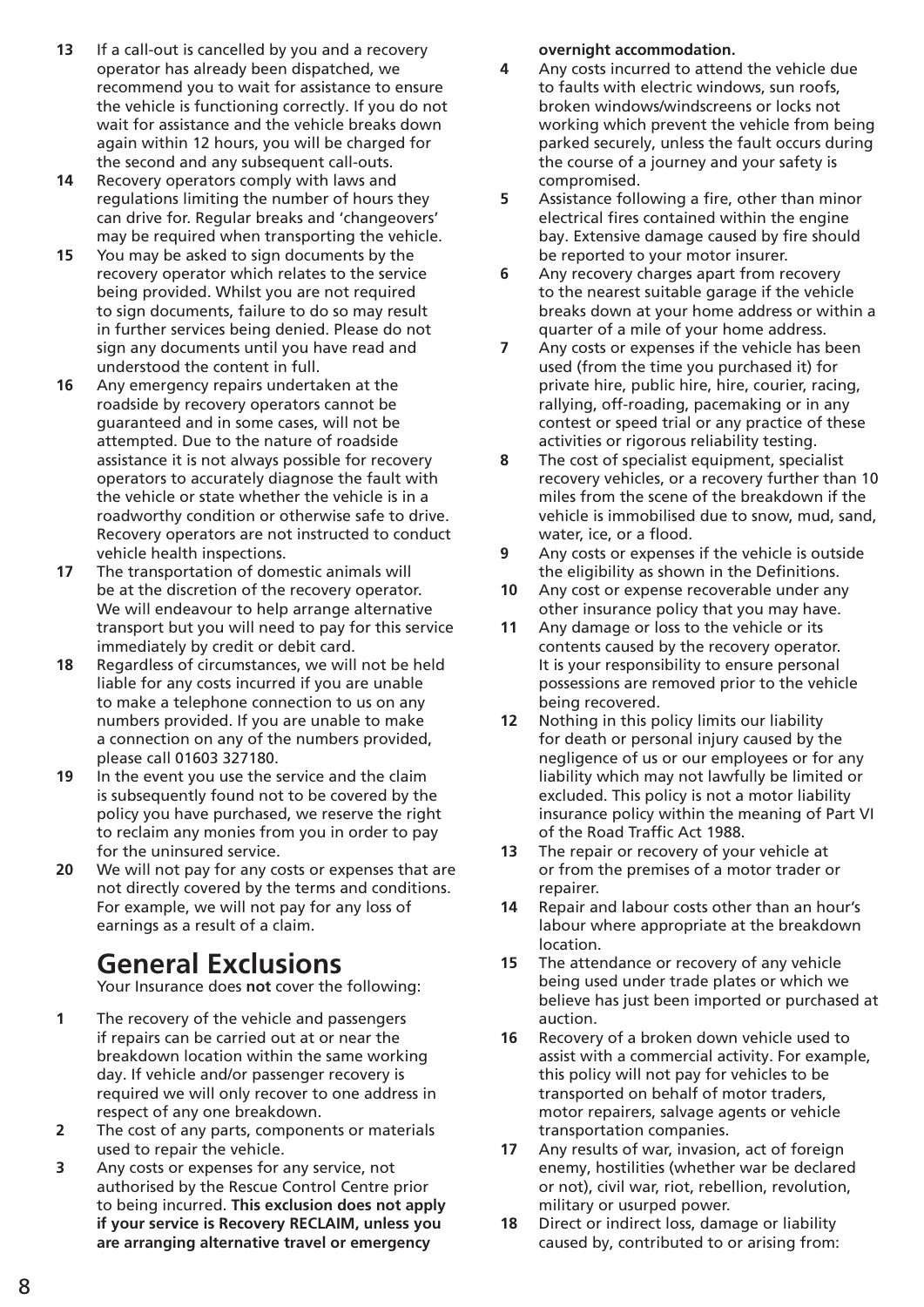- ionising radiation or contamination from any radioactive nuclear fuel, or from any nuclear waste from burning nuclear fuel;
- the radioactive, toxic, explosive or other dangerous property of any explosive nuclear assembly or nuclear part of that assembly; or
- pressure waves caused by aircraft and other flying objects; or
- the result of an interplanetary coronal mass ejection.
- Any liability, loss or damage arising directly or indirectly from acts of terrorism, as defined in the UK Terrorism Act 2000. **19**
- Any breakdown which occurred before the policy commenced. **20**
- Vehicles which are broken down at the time of and/or the place of purchase. **21**
- Costs incurred in addition to a standard call-out and recovery further than 10 miles where service cannot be undertaken at the roadside because the vehicle is not carrying a roadworthy spare wheel, aerosol repair kit, appropriate jack or, the locking mechanisms for the wheels are not immediately available to remove the wheels. This exclusion does not apply to motorcycles, scooters or vehicles which have run flats, are not equipped to carry spare wheels or the aerosol repair kit cannot repair the breakdown. **22**
- The carriage of livestock or vehicles or trailers associated with such carriage. **23**
- Any subsequent call-outs for any symptoms related to a claim which has been made within the last 28 days, unless the vehicle has been fully repaired at a suitable garage, declared fit to drive by the recovery operator or is in transit to a pre-booked appointment at a suitable garage. **24**
- Any cost that would have been incurred if no claim had arisen. **25**
- A request for service following any intentional or wilful damage caused by you to the vehicle. **26**
- Any cost or expense incurred as a result of your failure to comply with requests by us or the recovery operator concerning the assistance being provided. **27**
- Breakdowns caused by overloading the vehicle. **28**
- Claims totalling more than £15,000 in any one period of insurance. **29**
- Any costs or expenses if you already owe us money in respect of another claim made under this policy. **30**

### **Statement of Demands and Needs**

This policy meets the demands and needs of persons wishing to ensure that they are covered in the event of a breakdown. As with any insurance, it does not cover all situations and you should read the Terms and Conditions to make sure that it meets your specific needs.

# **Cancellation Rights**

If we have reason to believe this policy is not being used in the spirit it was designed for or it becomes apparent there is a breakdown in the relationship between us and you, the Policy Administrators may cancel the policy by sending 7 days notice to your home address. In such situations, providing no claim has been made, the Policy Administrators will refund the unexpired portion of your premium.

You may cancel this insurance without giving a reason, by writing to the Policy Administrators within the first 14 days of the policy, or (if later), within 14 days of you receiving the Terms and Conditions and your policy schedule. This is known as the cooling off period.

If you cancel your policy within the 14-day cooling off period and have not used our service, you will be entitled to a full refund of the premium paid. If you cancel your policy within the 14-day cooling off period and have used our service you will not be eligible to a refund.

If you cancel your policy after the 14-day cooling off period you will not be entitled to a refund or credit.

Please contact the Policy Administrator should you wish to discuss cancelling your policy.

# **Our Promise to You**

We aim to provide a high standard of service. Please telephone us if you feel we have not achieved this and we will do our best to rectify the problem immediately.

# **Complaints Procedure**

Any complaint you have regarding your claim should be addressed to us at the following address:

Customer Services, Call Assist Limited, Axis Court, North Station Road, Colchester, Essex CO1 1UX.

Or by telephoning: 01206 771788.

Or by emailing customerservices@call-assist.co.uk

Please include the details of your policy and in particular your membership number, to help your enquiry to be dealt with speedily.

We promise to:

- acknowledge your complaint within five working days of receiving it;
- have your complaint reviewed by a senior member of staff;
- tell you the name of the person managing your complaint when we send our acknowledgement letter; and
- respond to your complaint within 20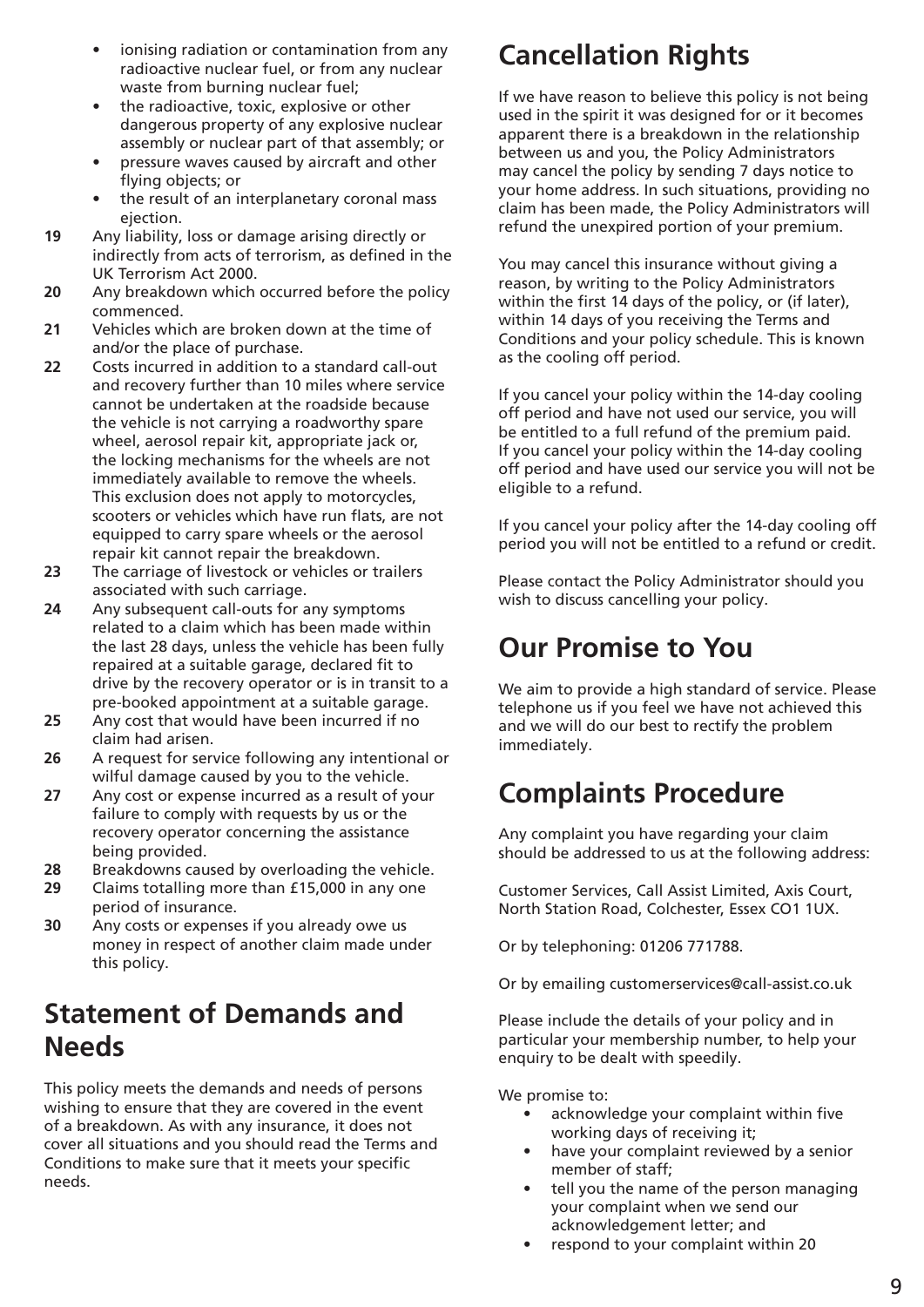working days. If this is not possible for any reason, we will write to you to let you know when we will contact you again.

If we have given you our final response and you are still dissatisfied, or more than 8 weeks have passed since we received your original complaint you may be able to ask The Financial Ombudsman Service to review your case. The Financial Ombudsman Service can be contacted at the following address:

The Financial Ombudsman Service, Exchange Tower, London E14 9SR.

Or by telephoning: 0800 023 4567 (free from landlines) or 0300 123 9 123 (free from some mobile phones). Website: www.financial-ombudsman.org.uk

### **Policy Administrator, Insurer and Service Provider**

The policy is administered by GEM Motoring Assist which is a trading name of The Guild of Experienced Motorists, a road safety association founded in 1932. Registered office and correspondence address: Station Road, Forest Row, East Sussex RH18 5EN. GEM Motoring Assist is a trading name of The Guild of Experienced Motorists, Financial Services Register number 312480 and is authorised and regulated by the Financial Conduct Authority (FCA).

The policy is underwritten by DAS Legal Expenses Insurance Company Limited. Registered in England and Wales. Registered Company Number: 103274. Registered office address: DAS House, Quay Side, Temple Back, Bristol BS1 6NH. DAS Legal Expenses Insurance Company Limited, Financial Services Register number 202106 is authorised by the Prudential Regulation Authority and regulated by the Financial Conduct Authority and the Prudential Regulation Authority.

The service is provided by Call Assist Limited. Registered in England and Wales. Registered Company Number: 3668383. Registered office address: Axis Court, North Station Road, Colchester, Essex CO1 1UX. Authorised and Regulated by the Financial Conduct Authority, Financial Services Register number 304838.

# **Financial Services Compensation Scheme**

We are covered by the Financial Services Compensation Scheme (FSCS). You may be entitled to compensation from the scheme if we cannot meet our obligations. This depends on the type of business and the circumstances of the claim. For claims against the insurers, 90% of the insurance claim is covered, with no upper limit. For compulsory classes of insurance, insurance arranging is covered for 100% of the claim, without any upper limit.

Further information about the compensation scheme arrangements is available from the FSCS by telephoning 0800 678 1100 or by visiting www.fscs. org.uk

# **Call Recording**

To help us to provide a first class service your calls will be recorded for training and monitoring purposes.

# **Your Personal Data**

The Policy Administrators (defined in the policy wording as GEM Motoring Assist) collect and maintain personal data in order to administer this policy. For their Privacy Policy please follow this link - www.motoringassist.com/privacy-policy.

We (defined in the policy wording as Call Assist Ltd) collect and maintain personal data in order to provide the service detailed within this policy wording.

This policy is underwritten by DAS Legal Expenses Insurance Company Limited who are part of the DAS group of companies and who acts as independent Data Controller in its own right. Its purpose for collecting, using, sharing, transferring and storing your personal data differs from our purposes. For their Privacy Policy please follow this link - www.das.co.uk/privacy-policy.

Please note that all personal data that is held by the Data Controllers is safeguarded with appropriate levels of security and in accordance with prevailing Data Protection Legislation which includes the Data Protection Act 2018, the General Data Protection Regulation (EU) 2016/679 (the GDPR) and all other applicable laws, in addition to any successor or replacement legislation relating to the processing of personal data.

#### **Full Privacy Policy**

The details provided here are only a summary of how we are processing your personal data. For our full Privacy Policy please follow this link www.call-assist.co.uk/privacy-policy. Enquiries in relation to personal data held by us should be directed to the Data Protection Officer, Call Assist Ltd, Axis Court, North Station Road, Colchester, Essex CO1 1UX or by emailing DPO@call- assist.co.uk.

#### **Sharing Your Personal Data**

We will only share your personal data in the following circumstances:

- it has been authorised by you;
- it is with regulatory bodies, including but not limited to the Financial Conduct Authority ("FCA"), the Isle of Man Financial Services Authority ("FSA"), and the Financial Services Commission ("FSC");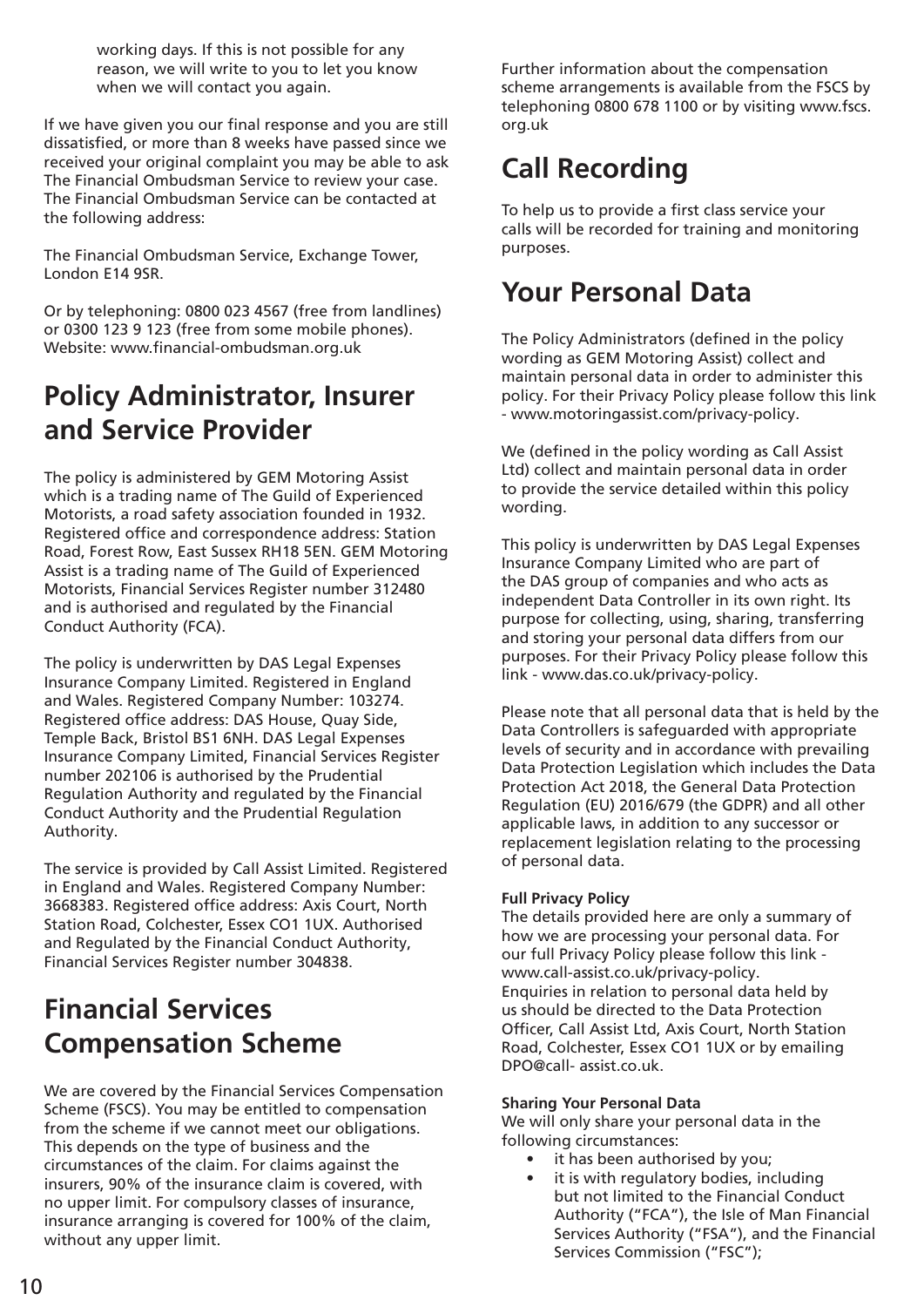- it is with fraud prevention and credit reference agencies;
- it is required by law;
- it is being provided to recovery operators or other suppliers as required to fulfil our contractual and legal obligations in this policy wording. In these circumstances, your personal data will be limited to the minimum ordinarily required for service provision. Additionally, these suppliers will only be able to use your personal data to provide the specific services described in this policy.

#### **Your Rights**

Under the terms of Data Protection Legislation, you have a number of rights in relation to personal data we hold about you:

- the right to ask for a free copy of any personal data we hold about you;
- the right to ask for correction of any inaccurate personal data held;
- object to the use of your personal data for direct marketing;
- withdraw any permission you have previously given to us to process your personal data;
- complain to the Information Commissioner's Office if you are not satisfied with our use of your personal data;
- ask for your personal data to be deleted from our system/database. Please note that there are times when we will not be able to delete your data. This may be as a result of us fulfilling our legal and regulatory obligations, or where there is a minimum statutory period of time for which we have to keep your personal data. If we are unable to fulfil a request, we will always let you know our reasons.

Should you wish to exercise any of your rights under the Data Protection Legislation, please direct your enquiry to the Data Protection Officer, Call Assist Ltd, Axis Court, North Station Road, Colchester, Essex CO1 1UX; email DPO@call-assist.co.uk.

#### **Collecting Your Personal Data**

We will collect a variety of information about you including your personal data such as your name, address, contact details and date of birth. We receive your personal data from GEM Motoring Assist as part of our business contract with them and from a number of different sources for example: publicly available sources such as social media and networking sites; third party databases available to the insurance industry; and firms, loss adjustors and/or suppliers appointed in the process of handling a claim.

#### **Using Your Personal Data**

The main reason we process your personal data is to manage your policy which may include handling a claim or issuing documentation to you. We will also use your personal data where we feel there is a justifiable reason for doing so for example: to collect information regarding your past policies; carry out research and analysis (including profiling); and record and monitor calls.

#### **Keeping Your Personal Data**

Your personal data is considered to be an important asset to us, and as such, we make every effort to ensure the necessary measures are in place to prevent unauthorised or inappropriate access, use, modification, disclosure or destruction. Measures we take to keep your data secure include, but are not limited to:

- making regular backups of files;
- protecting file servers and workstations with virus scanning software;
- using a system of passwords so that access to data is restricted;
- allowing only authorised staff into certain computer areas;
- using data encryption techniques to code data when in transit;
- ensuring that staff are only given sufficient rights to any systems to enable them to perform their job function.

#### **Use and Storage of Your Personal Data**

We will retain your personal data for a maximum of seven years from the end of the insurance relationship with Call Assist Ltd, in line with our legal and regulatory requirements. In any situation where the retention period is longer, we will inform you of this.

Where possible, we will anonymise or remove your personal data that is no longer required for the purpose(s) for which it was obtained.

Your personal data may be transferred to, stored or processed outside the European Economic Area (EEA) - see our online Privacy Policy for full details. We will not transfer your personal data outside the EEA unless it is to a country which is considered to have equivalent data protection laws or where we have taken all reasonable steps to ensure the recipient company has suitable standards in place to protect it.



#### **Station Road, Forest Row East Sussex, RH18 5EN T: 01342 825676 E: info@motoringassist.com www.motoringassist.com**

GEM Motoring Assist is a trading name of The Guild of Experienced Motorists, a road safety organisation founded in 1932, which is authorised and regulated by the Financial Conduct Authority